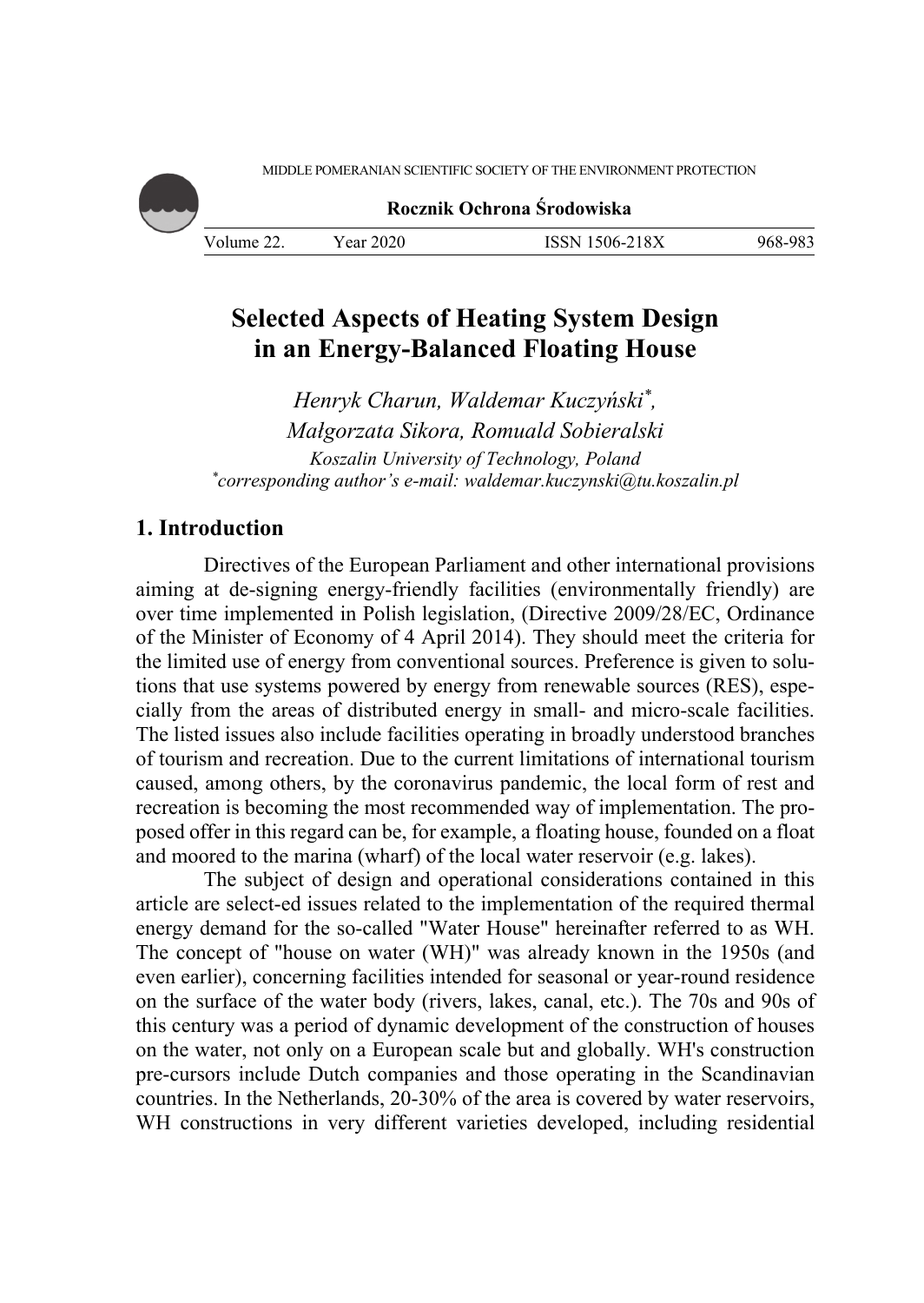buildings placed on barges and boats moored to canal quays (some Dutch cities are covered with a significant number of channels). The importance of the living in WH problem is demonstrated, among others, by the fact that in Amsterdam, at Prinsengracht 296 is the only Museum of Housing Boats in the world. Living in WH is very popular in many European cities, not only in Amsterdam but also in Copenhagen, London, Lower Saxony, Germany, etc. WH floating objects are also popular in the United States, Canada, and other countries of the world (e.g. in New Zealand). In recent years, WH-type construction has also appeared in some Polish cities in which companies producing such facilities are located. Among them are such locations as Koszalin, Warsaw, Wrocław, Gdańsk, etc. There are already many companies dealing with these problems.

There is a clear lack of available information in the literature in the form of studies covering the principles of designing and operating houses on the water (WH), as well as applicable legal provisions related to this. Most fragmentary information is obtained primarily from web portals (to a minimum extent from articles published in professional journals), while most of them are not at a sufficiently high engineering level.

### **2. WH object classification**

There are currently a very large number of construction variants and methods for founding WH facilities. The following classification of WH facilities is proposed, depending on the used criterion. Due to the location of residential buildings, WH facilities can be classified as built:

- on the barge,
- on boats,
- on float platforms,
- other specialized solutions;
- a) because of the possibility of WH movement, there are:
	- mobile floating houses with or without drive (using other floating objects to move),
	- stationary ("quasi-stationary") floating houses without self-drive, in principle attached to specific waterfront elements (platforms and other anchor systems);
- b) due to the size of the WH object:
	- small tourist and recreational object,
	- medium-sized one-story residential buildings, corresponding to the dimensions of the average dimensions of an apartment located in a land building,
	- large, multi-story and multi-apartment WH floating objects (e.g. hotels, conference centers, etc.);
- c) due to the duration of WH use: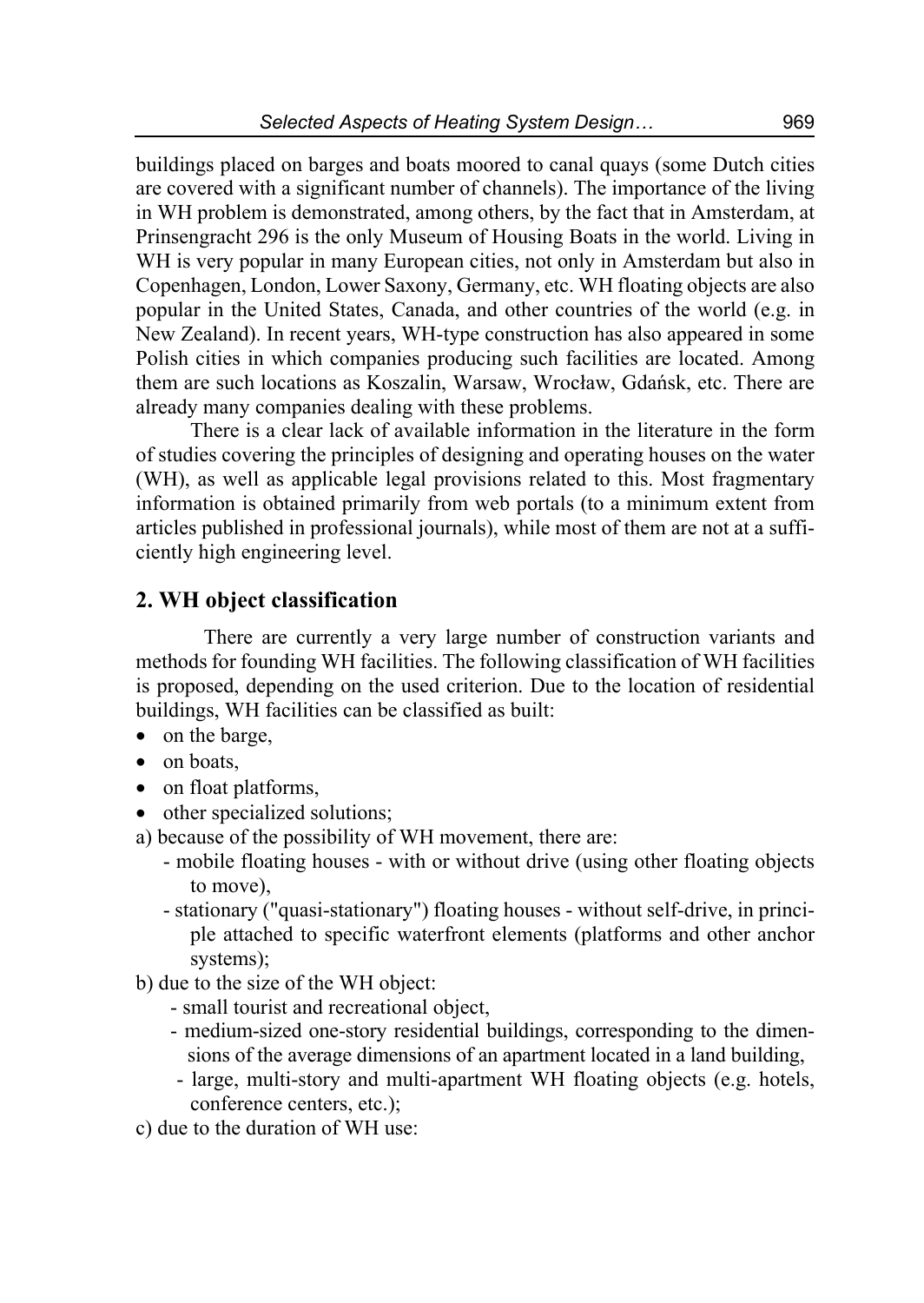- seasonal,

- all year round;

d) due to the nature of energy supply sources:

- powered by conventional sources,
- powered by renewable energy sources,
- conventional, with a partial share of renewable energy;
- e) WH objects are distinguished by the way of energy supply:
	- in which energy is supplied to the object only from external sources,
	- with partial use of own energy sources,
	- "self-sufficient" energy (under normal operating conditions) in emergency cases, they should have connections enabling the use of external power sources.

The proposed classifications of WH facilities do not take into account other criteria, including economic ones. In the case of water-based tourist and recreational houses, special requirements should be met, both during seasonal and year-round operation, which are beneficial for the owners and renters of the houses. For persons renting a WH type facility, two problems are of significant importance.

- 1. Ensuring high comfort during stay (this is also associated with an appropriately high standard of equipment).
- 2. Minimizing the costs associated with the stay.

From the WH owner's perspective, the two most important issues are:

- 1. Maximization of profits (while maintaining market rights this means in practice the possibility of obtaining a high price from renters, in cases of ensuring high comfort of stay and appropriate advertising.
- 2. Minimization of costs, including minimum operating costs of installations in WH and energy acquisition.

Participation in this research project should indirectly contribute to meeting the expectations of the renter – the principal of this project.

#### **3. WH object design Assumption**

The current proposals of WH producers, both Polish and foreign, are based on the supply of electricity and heat from external power sources (from the quay). Also, they usually have devices in which energy comes from conventional sources and is initiated in the process of burning fuels (e.g. liquid gas heaters, fireplaces, etc.).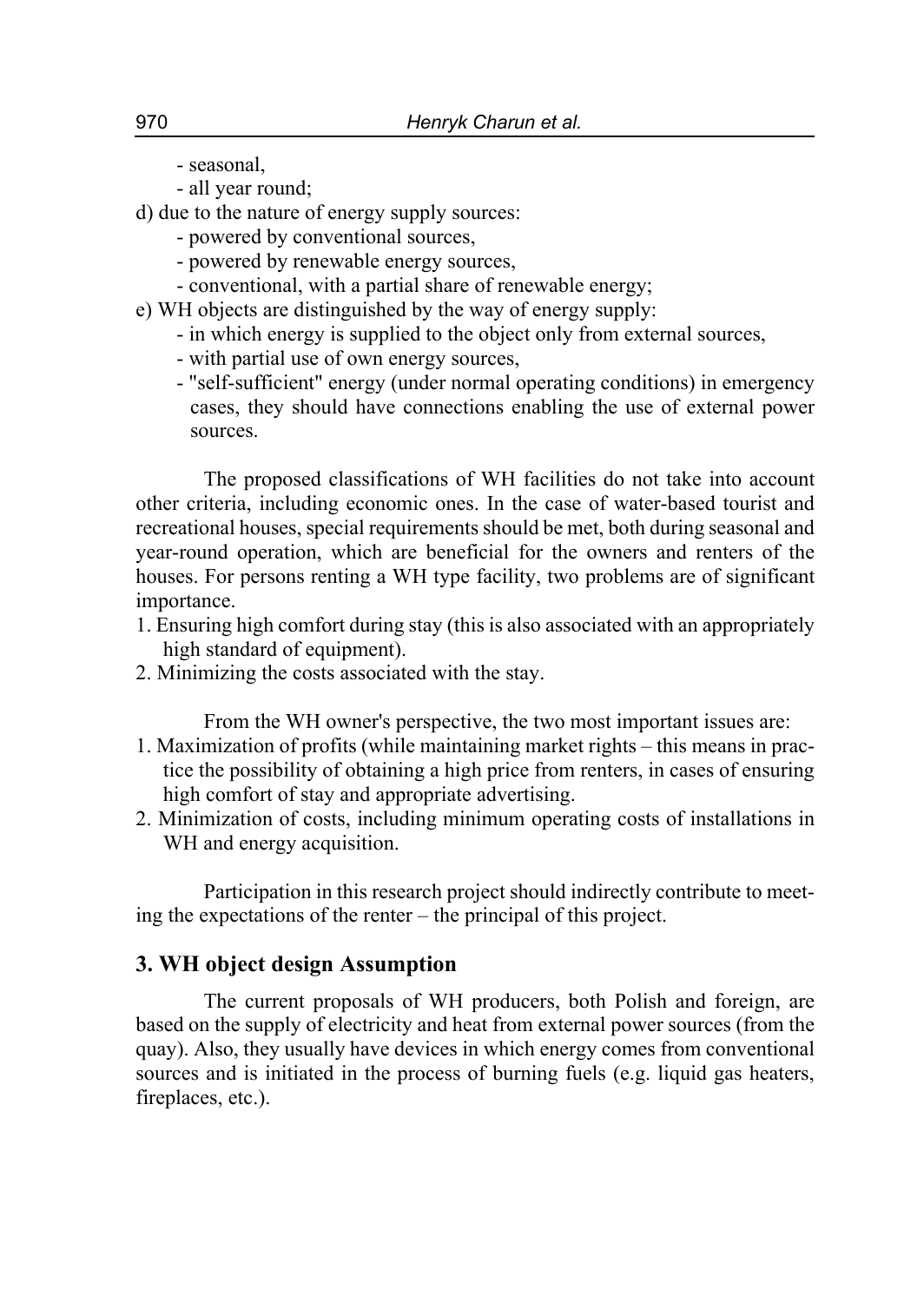

**Fig. 1.** Example overwiew of water house (WH) moored to the bridge at the lake quay – view from the entrance to the building (own materials)

A significant design assumption is that recreational WH shall have limited use of coastal power sources. At the same time, it is to be a low-energy facility with access to sources of electricity and heat from renewable energy sources (RES). Such systems can work both in monovalent mode and in hybrid combination. These types of systems include heat pump, photovoltaic panels, low power wind turbines (especially with vertical axis), etc. Limiting the supply of energy from renewable sources means that a recreational floating house is an ecological object. Compared with conventional sources, there is a significant reduction (or elimination) of greenhouse gas emissions such as  $CO<sub>2</sub>$ ,  $CO$ ,  $SO<sub>2</sub>$  or  $NO<sub>x</sub>$ . Such a facility is friendly for recreation, renters can rest in healthy conditions during certain stays.

Fig. 1 shows, for example, a view of the WH object anchored to a bridge founded at the lake quay in the Central Pomeranian region. The basic structural elements are float and a residential superstructure. The float acts as a "floating foundation" ensuring the stability of the object. It also allows for dynamic interaction on changes in wind pressure, atmospheric precipitation, changes in water level in the body, etc. In the case of a residential superstructure, it should function as a proper house. At the same time, the structure of the superstructure should have a small mass and adequate rigidity. Usually, the structure of the residential superstructure is made in truss technology. WH houses built in the USA are based in part on the superstructure on the Canadian truss frame. Highly effective thermal insulation limits the values of exchanged heat flux. The external walls of the superstructure are used to install solar panels. Inside the superstructure and partly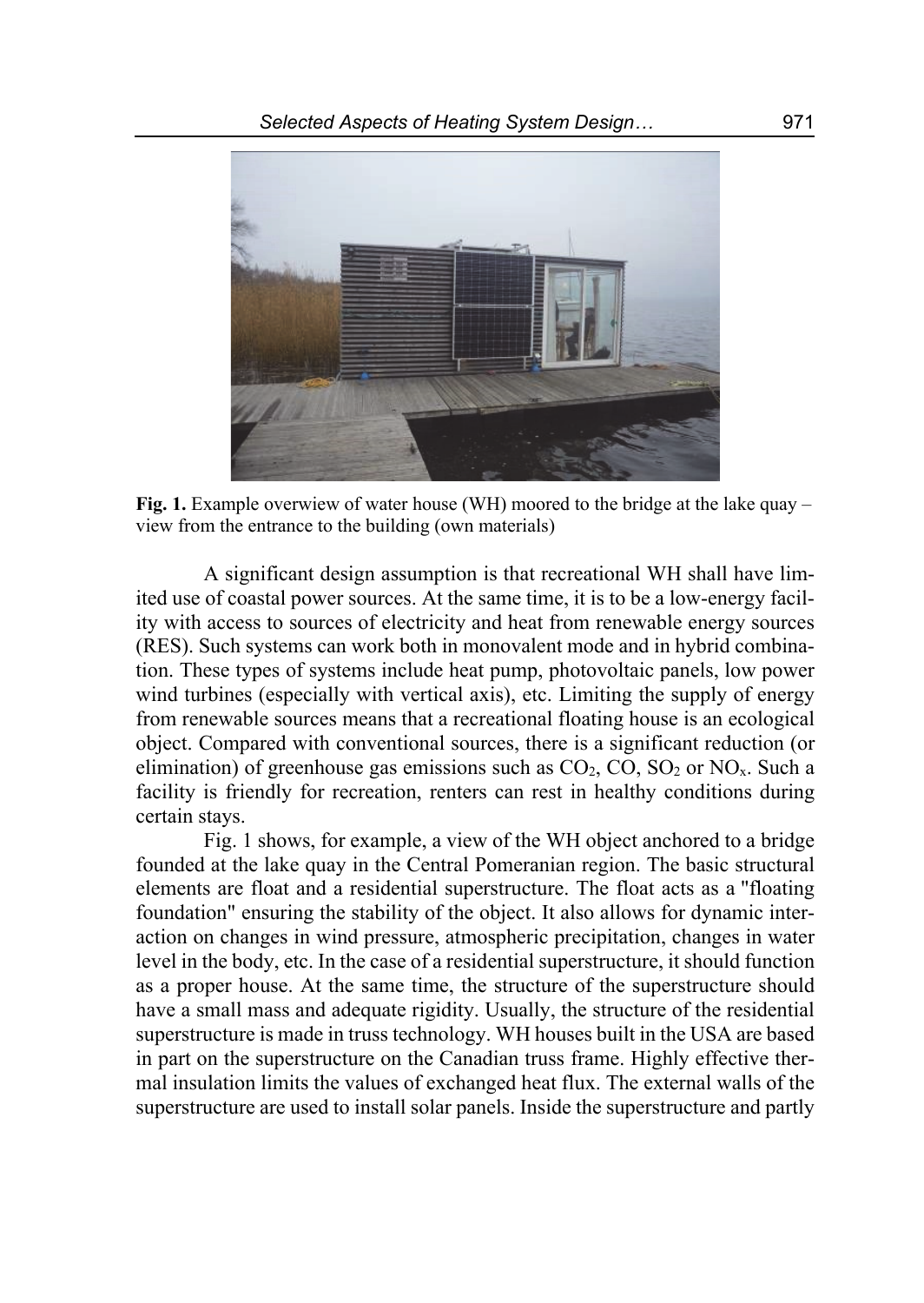inside the insulated float, there are installations of central heating, hot utility water, a plumbing system with a water and sewage system, electrical installation, elements of an intelligent control system, etc.

Fig. 2 presents an example of the layout of rooms in the residential WH object set on a rectangular float with dimensions 3.5x8x1 m. The operational depth of immersion approx. 30-40 cm above the surface of the water in the lake.



**Fig. 2.** An exemplary scheme of the layout residential WH object rooms mounted on the float 3.5 x 8 m; A – technical room for the heat pump, B – livingroom, B1 – kitchenette, C – bathroom and toilet, D – bedroom

In the version shown in Figs. 1 and 2, the WH object is intended for a seasonal stay in the recreational form for four people.

## **4. Designing calculations of heating and hot water installation in WH object**

Calculations allowing the selection of installation elements in the scope of systems were made for the assumed design conditions:

- heating and domestic hot water system,
- photovoltaic system,
- wind turbine system,
- intelligent object control system.

This study presents the results of design calculations for a central heating (CH) system and domestic hot water (DHW). The basis for the selection of the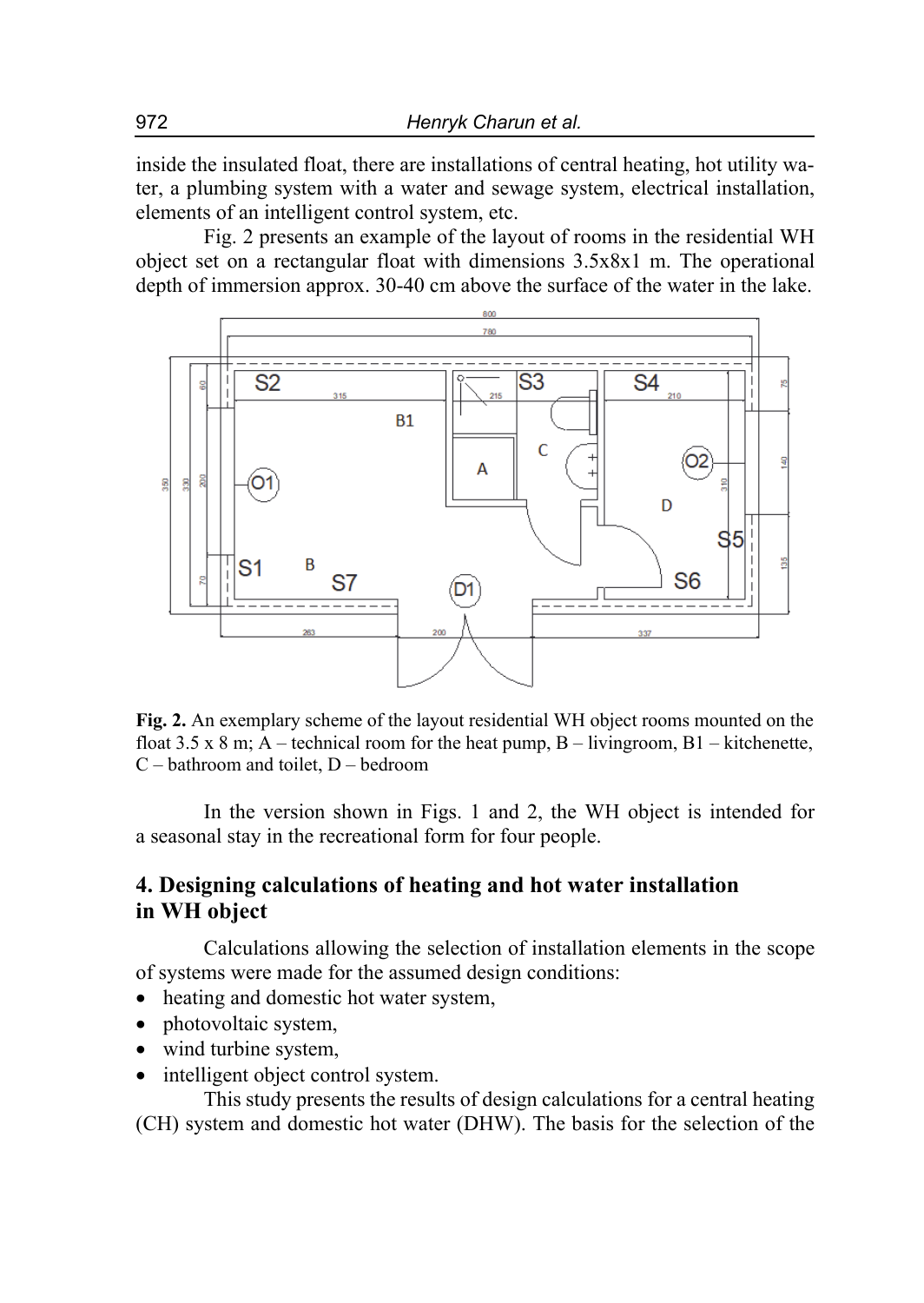heating system elements was the energy balance of the WH object. The foundation of the WH house structure on a float, partly submerged in the waters of the reservoir (lake) located in the Baltic Sea coastal zone creates additional circumstances for qualifying the object as non-standard. The technical literature lacks guidelines that take this type of object into account. The assumptions for the energy balance of the facility were as follows:

- the foundation of the object in the first climatic zone of Poland, which allows adapting the level of computational average outdoor air temperature at  $t_{z,obl} = -16$ °C, and the design relative humidity of this air  $\varphi_{z,obl} = 80\%$ ,
- having regard to the successive increase in temperature in the summer season (observed for the last few years), the value of the calculated average outside air temperature in this season was adopted as  $+35^{\circ}$ C, and relative humidity 60%,
- the calculated air temperature inside the rooms of the residential WH  $t_{\rm w,obl}$  = +20°C in the living room and bedroom, and +24°C in the bathroom,
- taking into account the results of measurements of water temperature in the lake basin in recent years, the calculated average water temperature value  $+5^{\circ}$ C, and in the summer season up to  $+20^{\circ}$ C,
- network water temperature supplied from the coastal installation  $+10^{\circ}$ C.

The energy balance calculations were compiled for the heating season and the summer season. Among the balance components were heat fluxes: from heat exchange through glazed and unglazed partitions, from solar radiation, from ventilation and infiltration through leaks, from people staying indoors, etc.

An important item of the heat balance was the heat flux from heat transfer through transparent and opaque partitions. The calculations took into account the construction of individual structural partitions made in the form of a wooden structure with the use of wooden poles with a cross-section of  $0.12x0.12$  m, wooden paths, and cladding panels with a thickness of 0.025 m. In the construction of external walls, 0.12 m thick styrofoam insulation was used. The floor construction in the residential part consisted of floor panels 0.008 m, OSB board 0.022 m, wooden beams 0.06 m, and a layer of styrofoam 0.17 m. Interlayer air spaces contained in the external wall elements were filled with polyurethane foam of the PIR type, with a conductivity  $\lambda = 0.014$  W/(mK).

After considering the possibility of storm conditions in the coastal belt in the energy balance, the required heat flow demand in the heating season for central heating purposes was obtained:  $Q_{c.o.} = 2500$  W, and heat gains in the summer season:  $Q = 1600$  W (e.g. for calculating the efficiency of an air conditioning system).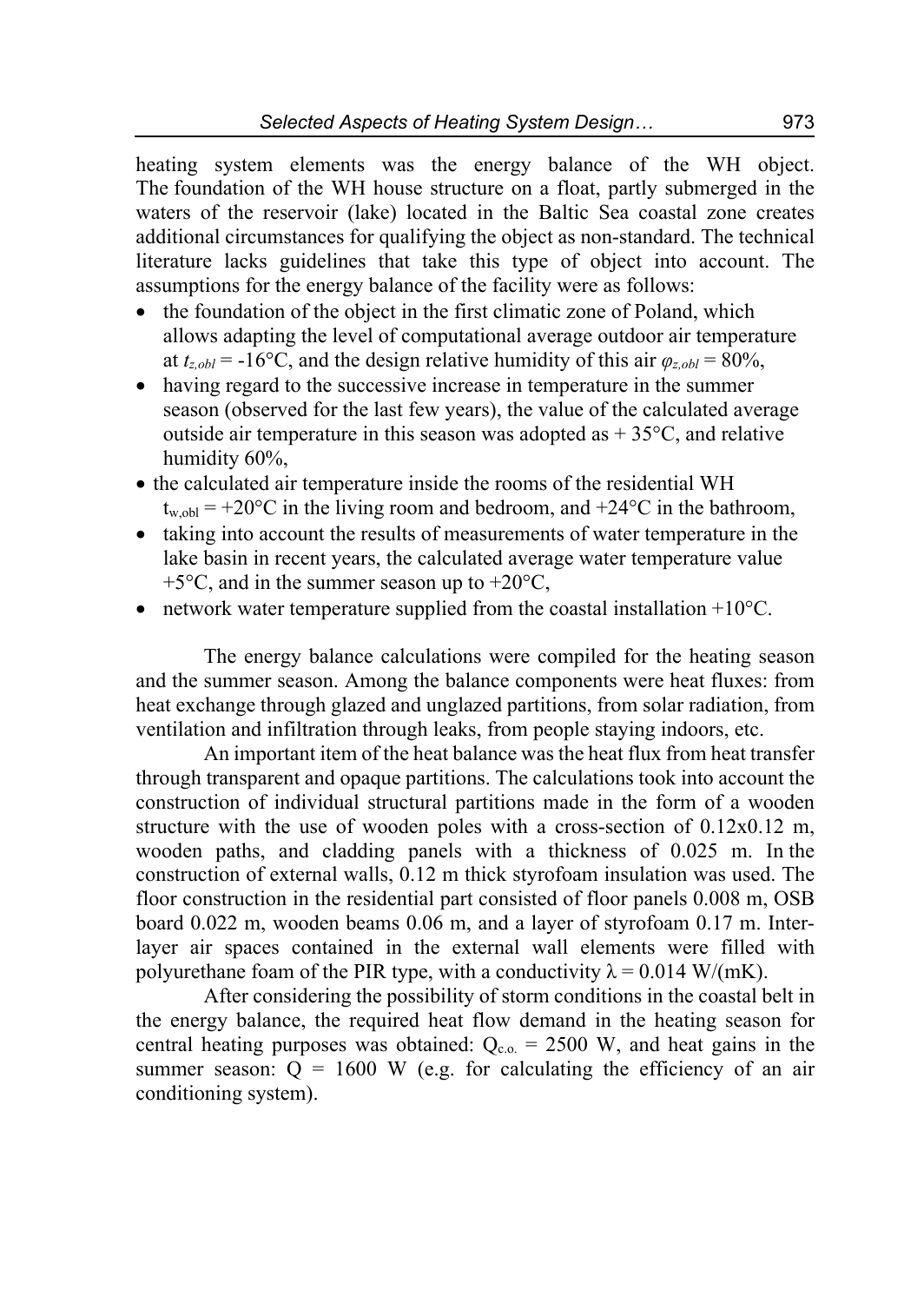From the energy balance in terms of heat demand for domestic hot water were obtained  $Q_{c,w,u} = 1200$  W. The calculations concerned for a family of 4 with the necessity of heating water from  $+10^{\circ}$ C to  $+55^{\circ}$ C. The summary states that the required power of the heat source (heat pump) in the calculated heating season should be max. 3.7 kW (for the most unfavourable operating conditions), which will meet the heating and domestic hot water needs.

#### **5. Selection of heating source for WH**

#### **5.1. Legal and technical difficulties**

The results of the energy balance for an example of a floating house were the basis for the analysis of the possibility of using modernized solutions for the supply of heat to the object. So far, the solutions proposed in the literature in the field of heat obtained for WH type houses relate in most cases to connecting them to the power supply from the external power grid or the use of local heating using fuel combustion. To meet the development trends of modern distributed energy, initiated in the European Union, it was necessary to consider the possibility of reducing the use of conventional energy systems in favour of an increase in the share of energy from renewable sources. In this way, a significant reduction in the consumption of primary fuels and their combustion products are obtained.

Based on the analysis made in the selection of the heating source, attention was paid to the possibility of using a heat pump. A very important problem is that, in the Polish legislation, the heat pump is not directly qualified as a renewable energy source. Unfortunately, neither the Energy Law Act (The Energy Law of April 10, 1997) and the Energy Efficiency Act (The Energy Efficiency Act of March 4, 2011), much less the Act on Renewable Energy Sources of 2015 and (The Act on renewable energy sources of February 20, 2015) do not take this fact into account. However, taking into account Directive 2009/28 / EC of the European Parliament and the Council (Directive 2009/28 / EC) and the Decision of the European Commission of 1 March 2013 (Decision of the European Commission of 1 March 2013 ) and its Annex (Annex VIII, 2009) can be determined indirectly when a cooperative heat pump is recognized from RES. These conditions were also provided in the Regulation of the Minister of Economy of 4 April 2014 (Regulation of the Minister of Economy of 4 April 2014).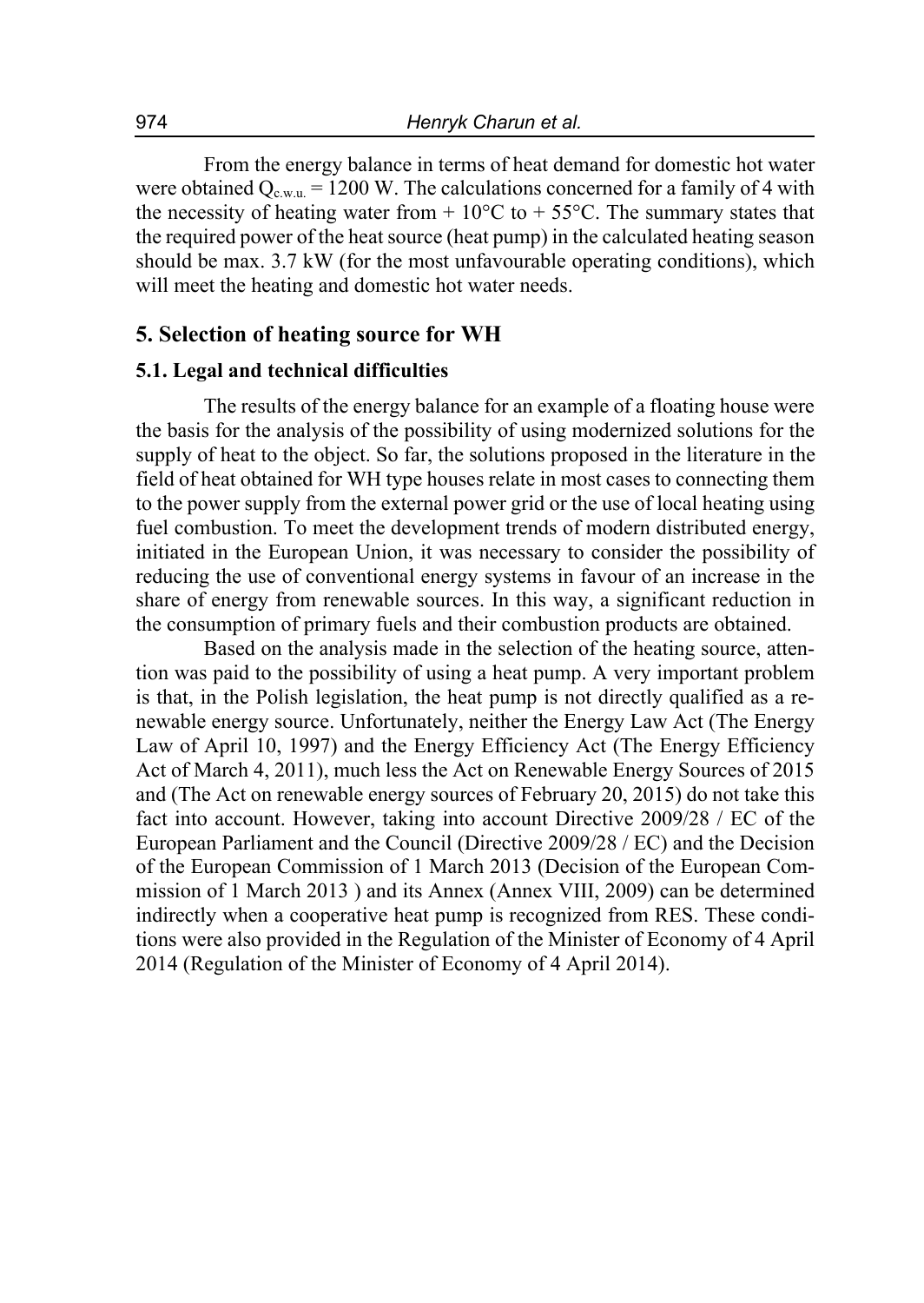#### **5.2. Choosing the concept of a technical solution**

The compressor heat pump belongs to the group of working heat machines in which, according to the second law of thermodynamics, obtaining a useful effect (heat for WH) re-choirs the supply of driving energy from the environment (in the compressor pump energy is supplied through work) (Rubik 1999). The heat pump is connected between the lower and upper heat sources. Proper selection of the type and parameters of sources allows achieving high values of energy efficiency indicators. Fig. 3 presents a schematic diagram of the compressor heat pump's cooperation with sources in the aspect of its use for the heat supply of the WH house.



**Fig. 3.** Schematic diagram of the WH compressor heat pump cooperation with the lower and upper heat sources:  $1 -$  evaporator,  $2 -$  compressor,  $3 -$  condenser,  $4 -$  expansion valve,  $5$  – lower heat exchanger (WCD),  $6$  – upper exchanger heat sources (WCG), 7 – brine pumps, SPC – compressor heat pump, IDZ – installation of lower heat source, IGZ – installation of upper heat source

#### *5.2.1. Lower source of heat pump*

The lower heat source should have the following characteristics: high heat capacity, high and constant temperature value, no pollution, easy access to the source, and low cost of obtaining low-potential heat. Among the lower sources can be listed: outdoor air, soil, solar radiation, groundwater, surface water. In the conditions of the WH house in question: external air and surface water are available. In both cases, environmental conditions affect thermal stability – Fig. 4.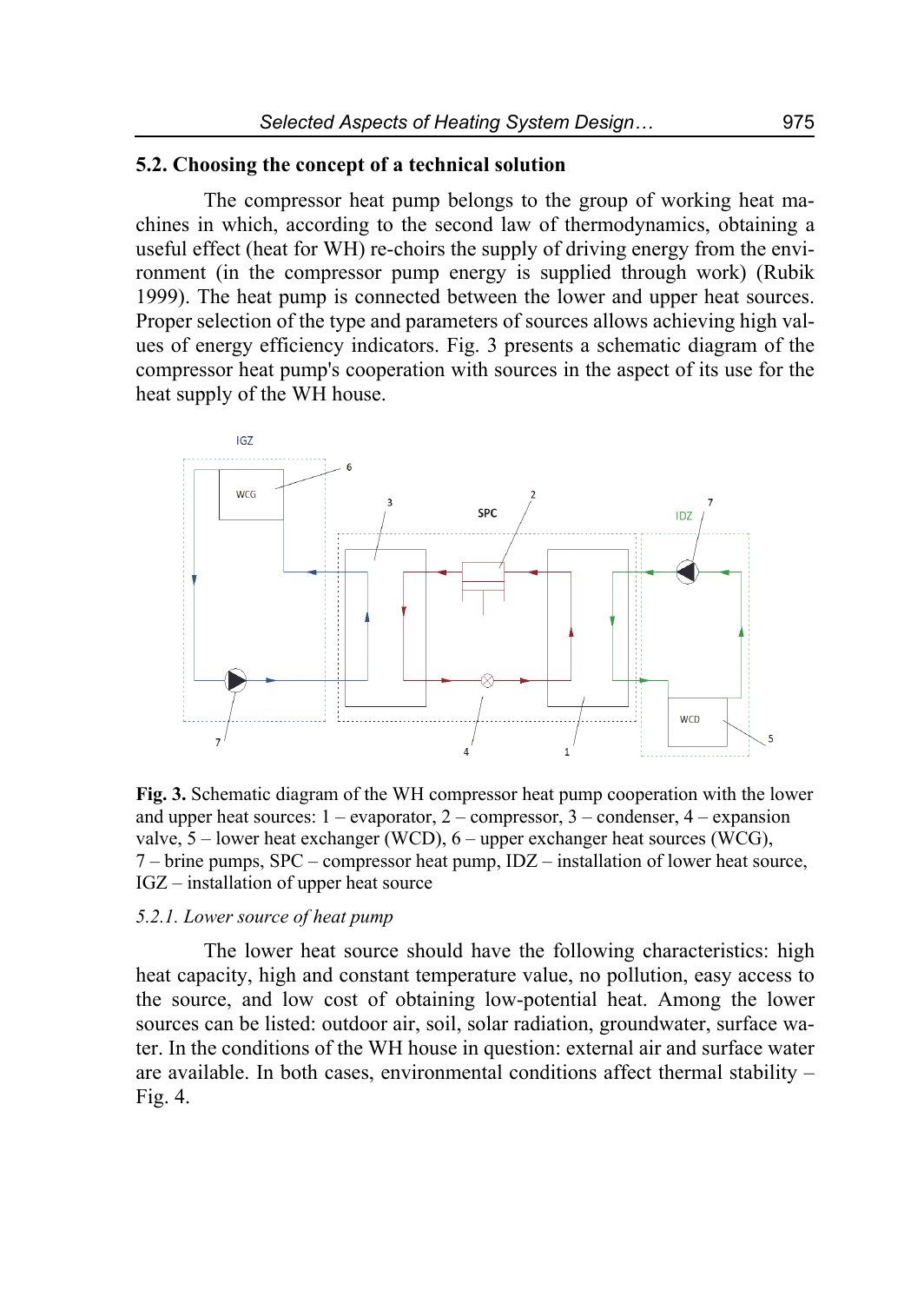It was assumed that thelower source of the heat pump in project will be surface water contained in the lake. Surface water is one of the cheapest, generally available lower heat sources that can be used in heat pump systems. Extracting heat from such sources practically does not disturb the equilibrium of the environment. An important disadvantage of this type of source is the extremely large temperature variability depending on the season and depth. Fig. 5 presents fluctuations in surface water temperature both in the winter (heating season) and summer.



**Fig. 4.** Comparison of the impact of ambient temperature on the lower heat source temperature: 1 – outside air, 2 – surface water, 3 – ground water, 4 – ground

Fig. 5 shows that stable surface water temperature conditions can be provided from a depth of about 3 m. In winter, with an ice layer on the water surface, water at  $4^{\circ}$ C has the highest density and is significantly below the water mirror, while the water on the surface has a temperature of  $0\n-3$ °C. In the temperate climate zone, the thermocline occurs at a depth of about 6-8 m and shifts to 1-2 m in spring.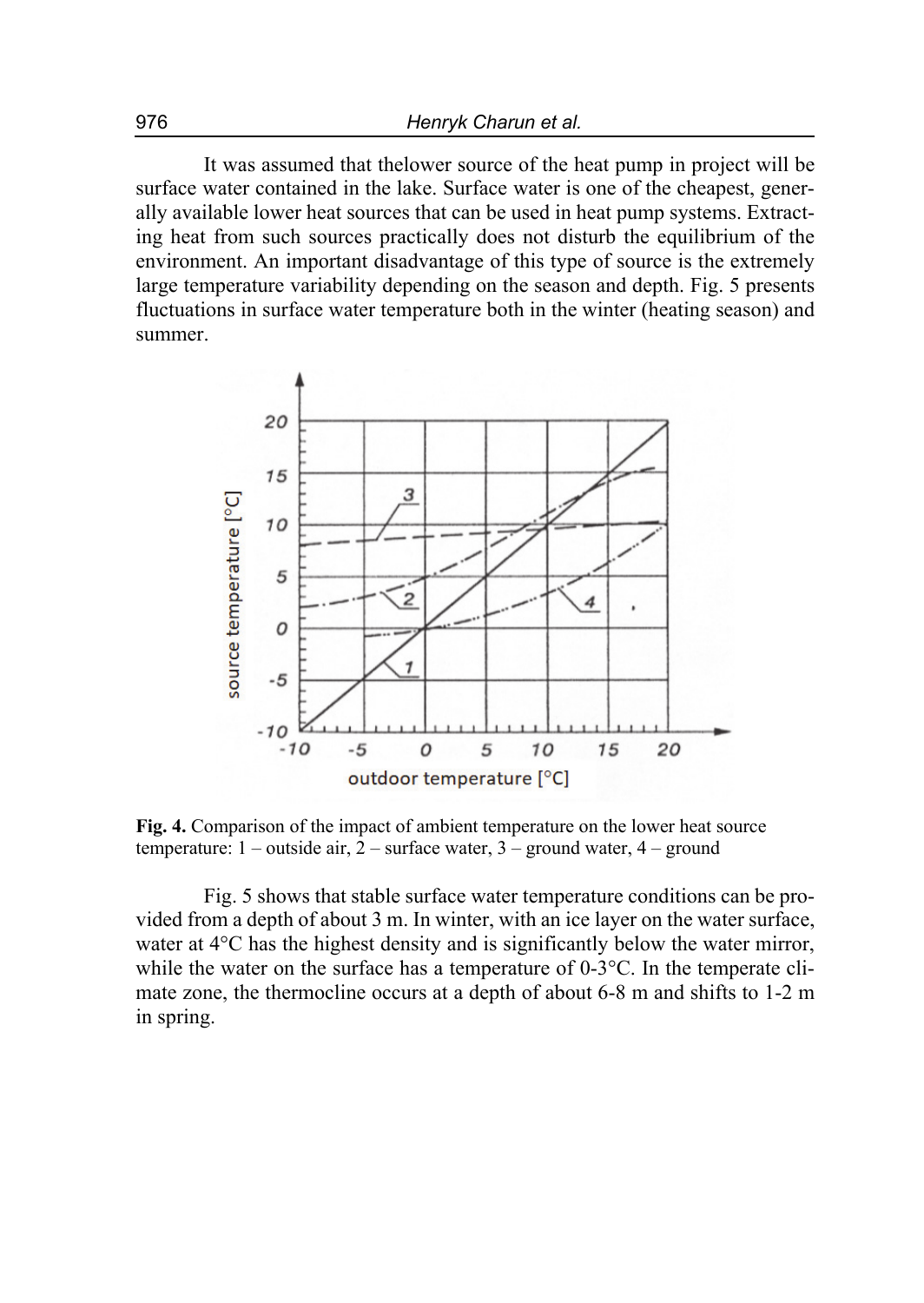

**Fig. 5.** Changes in surface water temperature depending on depth in winter and summer season (www.solis.pl)

#### *5.2.2. Upper source of heat pump*

The left-hand thermodynamic cycle is implemented in the compressor heat pump installation (the heat pump is included in the group of classic working heat machines). The thermodynamic factor is a properly selected refrigerant that meets the currently applicable criteria (Bohdal 2015). The  $Q_0$  heat flux taken from the lower source (fed to the heat pump's evaporator) is transported in the refrigerant circuit and is transferred in quantity Q to the upper source. Heat transfer of Q is realized in the heat pump condenser. This flux is transported using an intermediary factor, which is usually water, air or brine. Heat in the amount of  $Q =$ 3.7 kW received in the condenser can be used for heating. In the WH water floor heating system was used in the rooms of the residential part of building.

#### *5.2.3. The example solution of the designed heat pump*

Among the many options analyzed for WH heat pump installation, the solution shown in Fig. 6 has been proposed.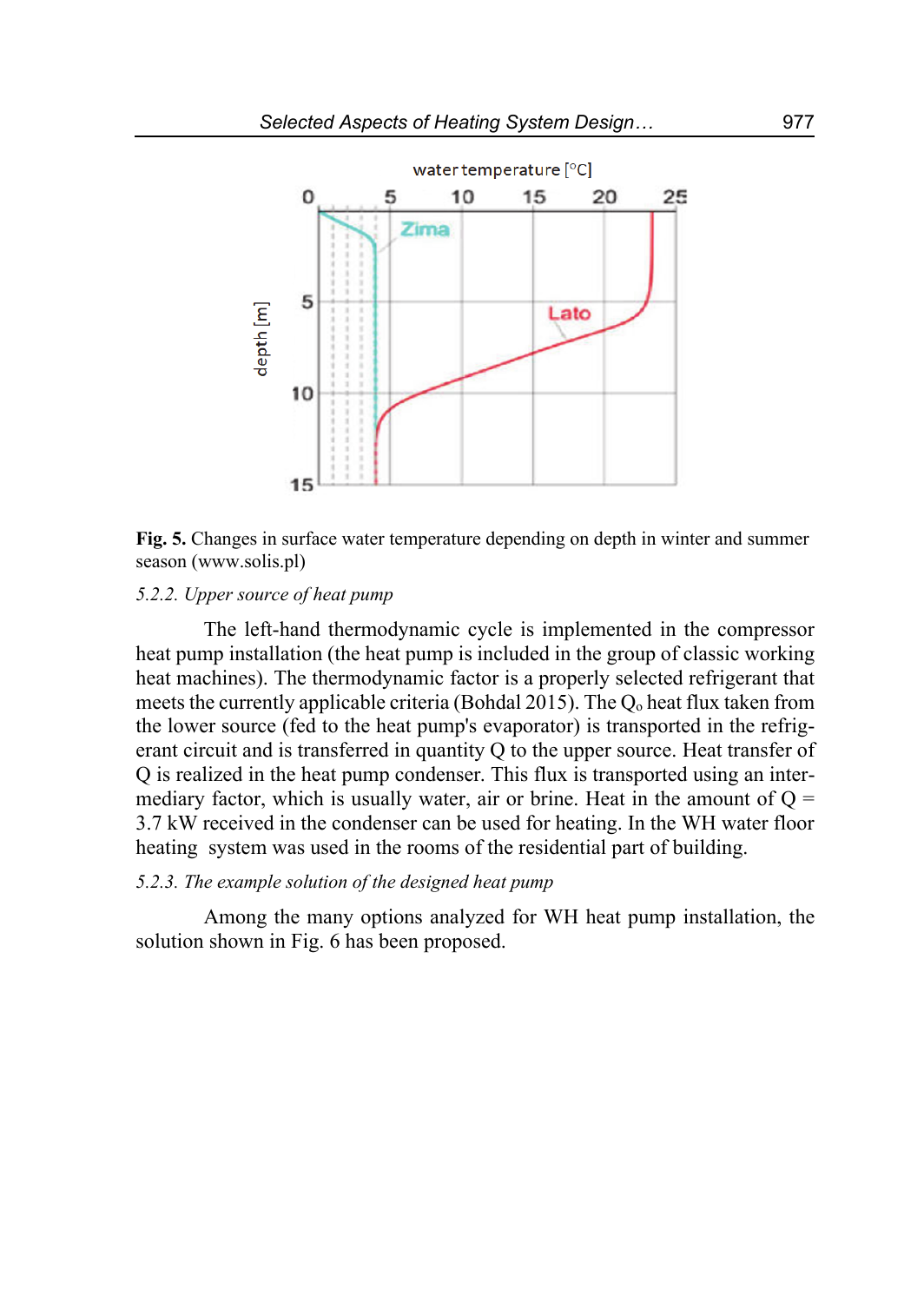

**Fig. 6.** Diagram of the example solution for the installation of a heat pump in the application of air heating and domestic hot water installation in the WH

For the implementation of the heat pump installation according to the scheme shown in Fig. 6, the SIW 6TES compact heat pump B/W (brine/water) was selected from the Dimplex catalogue (www.dimplex.de/pl/downloads). The refrigerant in the left-hand circuit of the heat pump is R410A, the intermediate medium of the lower source – aqueous mono-ethylene glycol solution (brine), and the intermediate medium of the upper source – heating water supplied to the floor heating system of the residential WH. According to the catalogue characteristics of this pump, it ensures correct thermal parameters in operating conditions, especially for the variable temperature of the brine.

Taking into account the standard, normative parameters of the selected heat pump, given in PN-EN-14511 (PN-EN 14 511), were adopted for further calculations for conditions B0 / W45:  $Q_{g,pc}$  = 5 kW, at which the catalogue value of the pump heat efficiency coefficient is  $COP = 3.6$ . The power of the electric motor  $P_{el}$  used to drive the refrigeration compressor results from the equation defining COP:

$$
COP = \frac{Q_{g,pc}}{P_{el}}.
$$
 (1)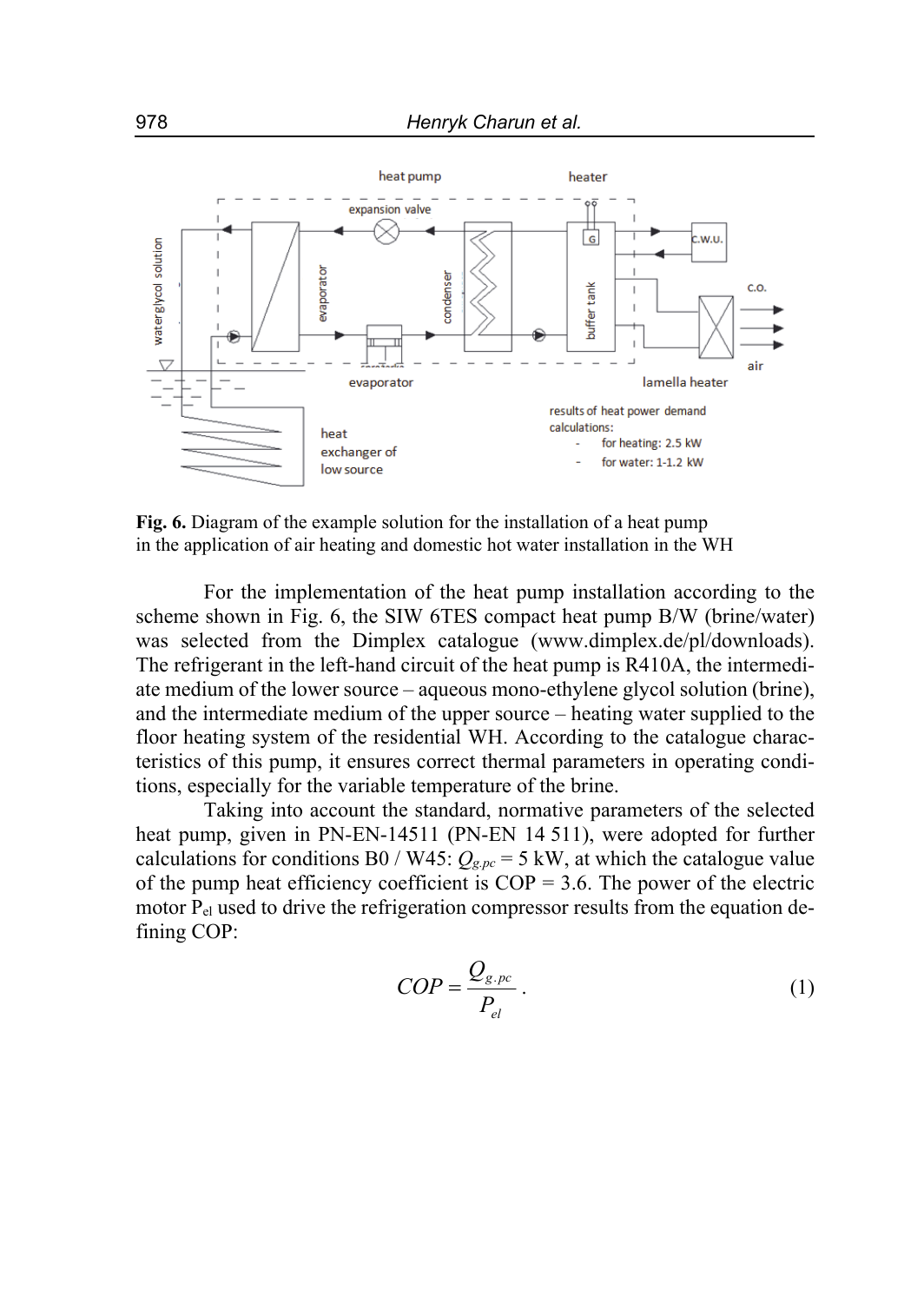Using equation (1) and equation (1) of the heat pump's energy balance in the form:

$$
Q_o = Q_{g.p c} - P_{el},\tag{2}
$$

the heat efficiency of the lower heat exchanger  $Q_0$  located in the surface water of the lake was calculated.

# **6. Some problems of the heat pump's lower heat exchanger designing**

A very important problem in the calculation of the unconventional heat pump lower heat exchanger is the correct assumption of the average calculated value of the surface water temperature. The results of the surface water temperature tests in the lake from the last 4 years recorded by the meteorological station were taken into account. The analysis shows that it is reasonable to assume a calculated, average water temperature of  $+5^{\circ}$ C, taking into account that the selected heat pump has a slightly overestimated heating power. This heat pump will operate at a temperature below  $+5^{\circ}$ C with reduced energy efficiency.

In the design calculations, it was assumed that the mass concentration in the heat pump evaporator was an aqueous solution of ethylene glycol with a mass concentration  $\xi = 27.4\%$ , for which the freezing temperature  $t_{zam} = -15\degree\text{C}$ , density at + 15°C is  $\rho = 1035 \text{ kg/m}^3$ , other solution parameters according to (PN-EN) 14 511). The design calculations also adopted: glycol temperature overgrowth in the flow in the lower heat exchanger  $\Delta t = 2-4$  K, and the average solution speed  $w_{gl}$  = 0.4-0.7 m/s. For technical and operational reasons, it has been assumed that the lower exchanger will be made of polyethylene pipes with a wall thickness of 2 mm ( $\lambda$  = 0.45 W/(mK)).

For the assumed thermal power of the lower heat exchanger, the energy balance equation was calculated in the form:

$$
Q_o = m_{gl} \cdot c_{p,gl} \cdot (T_{gl,wy} - T_{gl,do}),
$$
 (3)

the mass flow rate of the glycol solution  $m_{el} \approx 1300$  kg/h, and hence, taking into account the average velocity of its glycol flow, was determined from the equation of mass conservation by the internal diameter of the polyethylene pipe  $d = 25.7$  mm.

Assuming that the process of heat exchange between surface water in a lake and a glycol solution in the flow in a polyethylene pipe is carried out under fixed conditions, the value of the heat transfer coefficient was calculated, after introducing the calculation model shown in Fig. 7.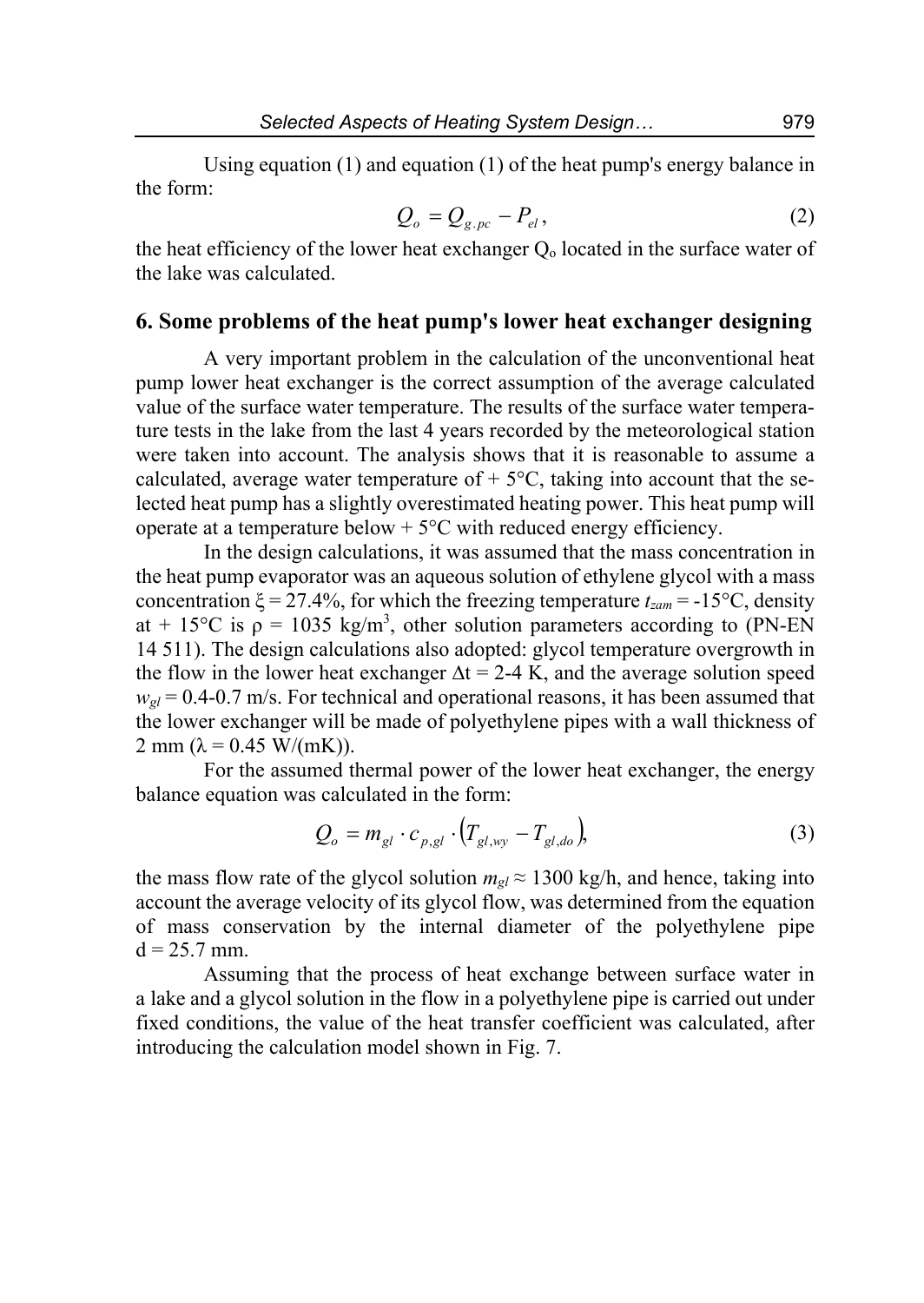

**Fig. 7.** Calculation model of heat exchange between surface water and an ethylene glycol water solution in a compressor heat pump lower heat exchanger

A simplifying assumption was introduced. First, the average temperature of the outer wall surface of the polyethylene pipe is approximately equal to the value of the average water temperature in the lake  $T_{sc} = T_{wody} = 5$ °C. In steadystate, the heat flux Q through a single-layer cylindrical wall is described by the relationship:

$$
Q = \frac{2 \cdot \pi \cdot \lambda \cdot L \cdot (T_{\text{wody}} - T_{\text{w2}})}{\ln \frac{d_z}{d_w}},
$$
\n(4)

$$
Q = \pi \cdot d \cdot L \cdot (T_{w2} - T_{gl,sr}) = k_l \cdot L \cdot \Delta T_{log}
$$
 (5)

where  $k_l$  is the linear coefficient of heat transfer through the cylindrical wall,  $L$ the length of the lower heat exchanger pipe,  $\Delta T_{\text{log}}$  – the average logarithmic temperature difference. The mean logarithmic temperature difference is, for small values, approximately equal to the arithmetic mean temperature difference, i.e.  $(T_{wody} - T_{gl,sr})$ . The linear heat transfer coefficient  $k_l$  can be written as:

$$
k_{l} = \frac{1}{\frac{1}{\pi \cdot \alpha_{w} \cdot d} + \frac{1}{2 \cdot \lambda \cdot \pi} \cdot \ln \frac{d_{z}}{d}}
$$
(6)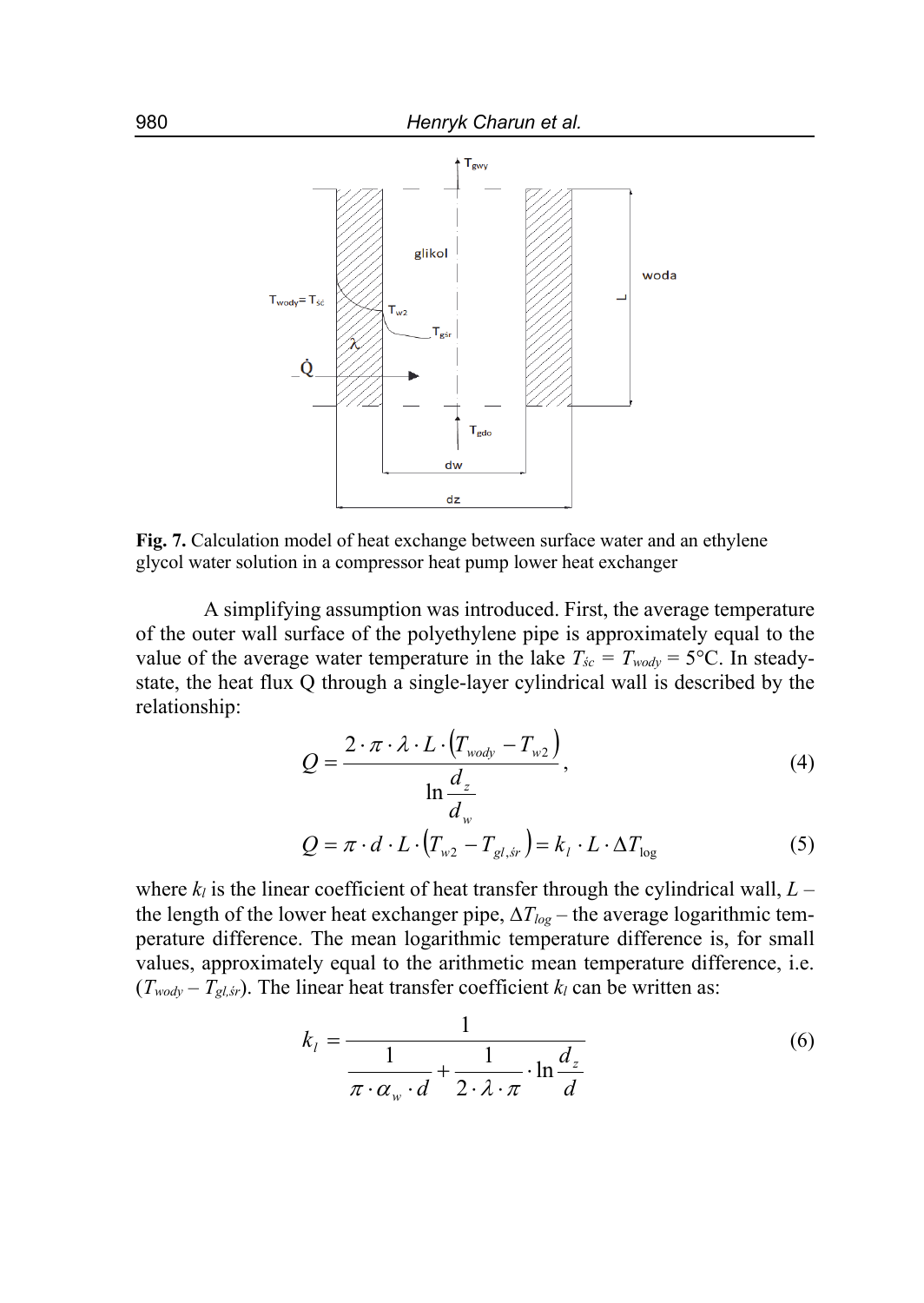Based on the relationship  $(4)-(6)$ , the required length L of the lower heat exchanger pipe can be calculated, after calculating the value of the heat transfer coefficient  $\alpha_w$  from the inner wall of the pipe to the water solution of ethylene glycol. The nature of glycol movement inside the exchanger tube was determined by calculating the Reynolds number from the equation:

$$
\text{Re} = \frac{w_{gl} \cdot d}{V},\tag{7}
$$

which is  $Re = 63840$ , which means turbulent flow a formula describing the dimension-less Nusselt number was proposed in the form (Bohdal 2013):

$$
Nu = \frac{\alpha_w \cdot d}{\lambda_{gl}} = 0.023 \cdot \text{Re}^{0.8} \cdot \text{Pr}^{0.4}
$$
 (8)

where from data substitution the following value was obtained:

$$
\alpha_{w} = \frac{Nu \cdot \lambda_{gl}}{d} \cong 4100 \ \ W/(m^{2} \cdot K).
$$

After the transformation of formulas (4)-(6), the relationship describing the required length of the lower heat exchanger pipe was obtained:

$$
L = \frac{Q \cdot \left(\frac{1}{\pi \cdot \alpha_w \cdot d} + \frac{1}{2 \cdot \lambda \cdot \pi} \cdot \ln \frac{d_z}{d}\right)}{T_{\text{wody}} - T_{\text{gl,sr}}}.
$$
(9)

Based on the calculations, the value of the linear heat transfer coefficient  $k_1 = 12-14$  W/(mK) and the minimum total length of the polyethylene pipe of the lower heat exchange  $L = 72$  m were determined. Hydraulic calculations have shown that the frictional resistance to ethylene glycol flow is about  $\Delta p = 13,000$ Pa in design conditions.

In the installation version, it was proposed to make the lower heat exchanger in the form of two coils consisting of 6 sections with a length of 6 m, connected using pipe elbows. Sections of straight pipe and elbow pipes made from polyethylene pipe with a diameter of 32/25.7 mm. Both coils were mounted on both sides of the float, with their supply and return connected by collectors, obtaining parallel operation of both parts of the exchanger coils.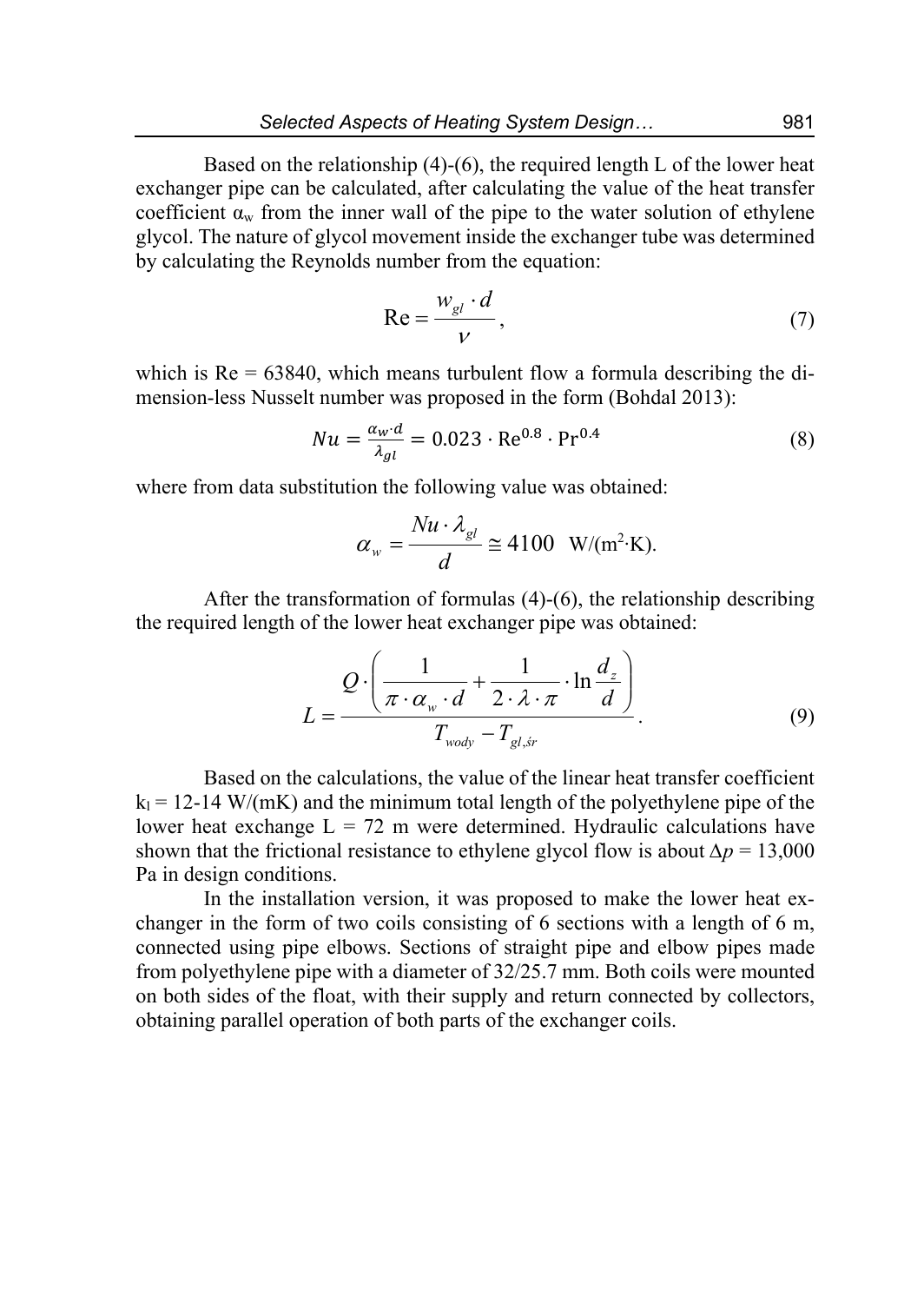### **7. Summary**

- 1. An example of a house on the water (WH) with the dimensions of a residential object 8 x 3.5 m is intended as a house for recreational purposes, moored at the waterfront of the lake. The house can be used for 4 people. The calculated heating power demand for central heating (floor water system) is approx. 2.5 kW, and for domestic hot water approx. 1.2 kW.
- 2. A compressor heat pump was proposed as the heat source for heating. It works with the lower heat exchanger located in the surface water of the lake and supplies the central heating and hot water systems.
- 3. The methodology of calculating the nonstandard lower heat exchanger was presented. The bottom exchanger will be made in the form of two coils (consisting of straight sections of polyethylene pipe connected by elbows) located on both sides of the WH float.

*The present study was performed under in accordance with the application for funding by the National Centre for Research and Development No. POIR.01.01.01-00-0466/17 for the implementation of the project entitled "Construction of energy balanced floating leisure house" with Ekosun Paweł Czupajło company, based in Koszalin at 4 Boh. Warszawy Street, 75-211 Koszalin* 

#### **References**

- Annex VIII Guidelines for Member States regarding the calculation of renewable energy from heat pumps for various heat pump technologies based on Art. 5 of Directive 2009/28 / EC.
- Bohdal, T., Charun, H. (2013). *Principles of heat transport, Part 1 and Part 2. Textbook*. University Publishing House of Koszalin University of Technology, Koszalin.
- Bohdal, T., Charun, H., Kuczyński, W. (2015). Analysis of selection of working factors for compressor, high-temperature air heat pumps. *Chłodnictwo, 9*, 24-32.
- Decision of the European Commission of 1 March 2013 establishing guidelines for Member States regarding the calculation of renewable energy from heat pumps in relation to various heat pump technologies on the basis of Art. 5 of Directive 2009/28 / EC.
- Dimplex Materials: Installation Design Guide: heating heat pumps and hot water heat pumps; issue 05/2007 and: www.dimplex.de/pl/downloads; www.dimplex.de/pl/ proffessional/planowanie-on line.
- Directive 2009/28 / EC of the European Parliament and of the Council of 23 April 2009 on the promotion of the use of energy from renewable sources and repealing Directive 2001/77 / EC.
- http: //www.oze.gep.com.pl/dolne-gorne-zrodla-ciepla ...
- http: //www.solis.pl/index.php/layout ...
- Krzyżaniak, G. (2009). *Cooperation of the water-water heat pump with the lower heat source in surface water.* Materials of the XLI Refrigeration Days, Poznań, 119-133.